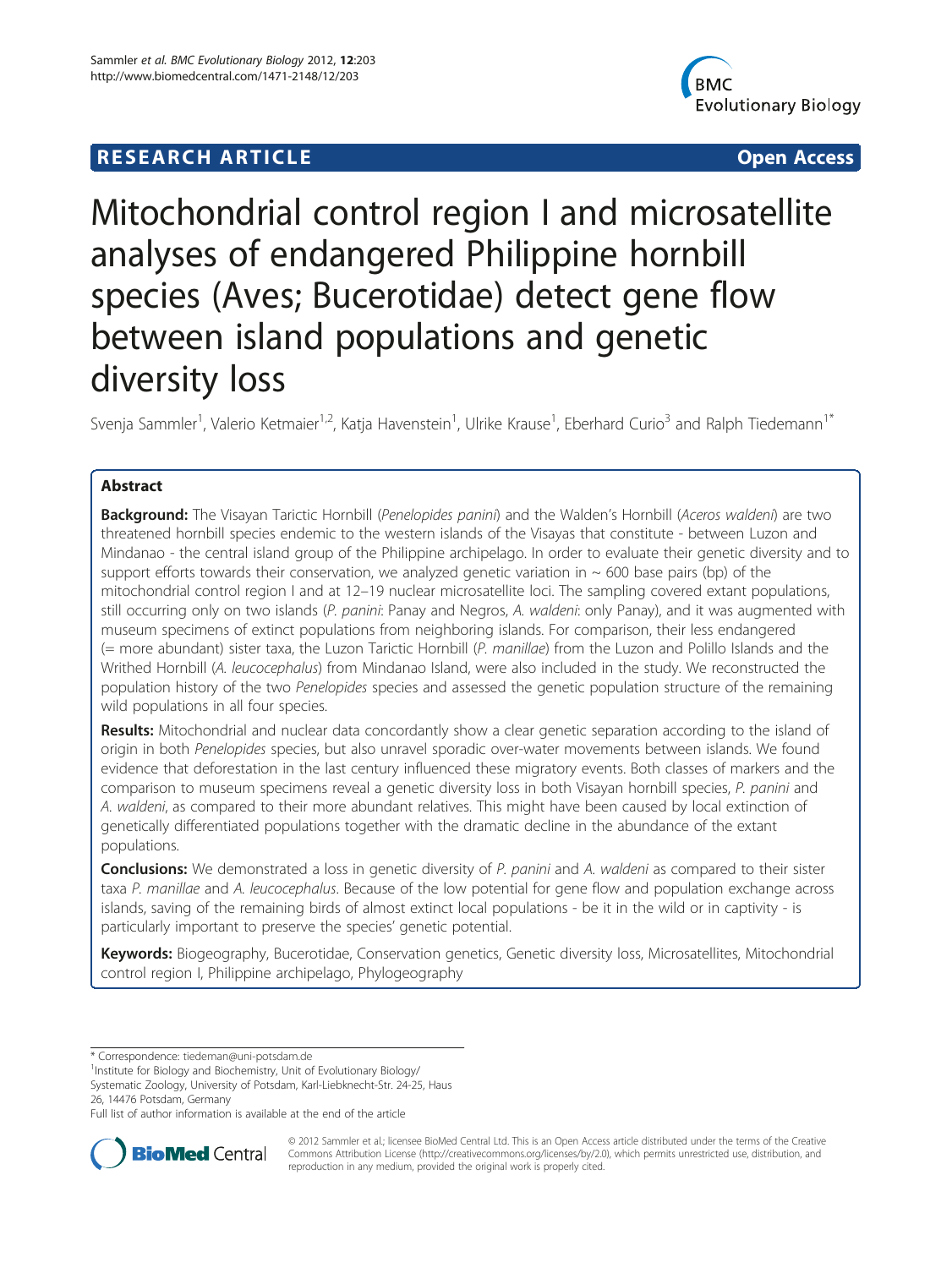## <span id="page-1-0"></span>Background

The Philippine archipelago consists of more than 7,000 islands, mostly of volcanic origin, with a well known geological and plate tectonic history [\[1\]](#page-12-0). According to various authors e.g. [[2-6](#page-12-0)], during the Pleistocene glaciations, the Philippine islands were less fragmented than today; groups of islands formed composite Pleistocene Aggregate Island Complexes (PAICs) [\[5](#page-12-0)], that were isolated from one another by deep-water channels. Apart from Greater Palawan, which, biogeographically, does not belong to the oceanic region of the Philippines [\[4](#page-12-0)], there were three major PAICs: Greater Luzon, Greater Negros-Panay, and Greater Mindanao [[3\]](#page-12-0). The geological history has had a great impact on the evolution of the Philippines' fauna and flora [[7\]](#page-12-0) resulting in an extremely high rate of over 57% endemism in the major faunal groups [[8\]](#page-12-0), with many lineages limited to single islands or PAICs [\[4](#page-12-0)]. Among Philippine vertebrates, this is especially true for reptiles, amphibians, and mammals. In contrast, birds show, due to their volant nature, relatively low levels of endemism. Here, dispersal may be thus more an important driver of species diversity than vicariance [[9](#page-12-0)].

Because of their species richness, the Philippines belong to the 25 biodiversity hotspots on earth, but are simultaneously the one with the lowest percentage (3%) of remaining primary vegetation [\[10](#page-12-0)]. According to satellite data from 1987, forest cover has declined to 23.8%, but varies considerably across the archipelago [\[11](#page-13-0)]. For example, Luzon retained 24% forest cover and Mindanao 29%; in the Western Visayas, Panay retained 8% and Negros 4%. Even these low numbers are probably overestimates, as only a proportion comprises closedcanopy forest [[11,12](#page-13-0)]. In 2002, estimates for the whole archipelago of 21.7% and 24.4% (depending on source) forest cover reflect some slowing down in the rate of deforestation [\[13,14](#page-13-0)]. The remaining forest is of critical importance for the survival of many threatened species, including the hole-nesting hornbills (Bucerotidae), which, due to their size, depend on primary or old secondary growth for their reproduction.

The distribution of hornbills in the Philippines largely corresponds to the composition of the PAICs. These birds are a prominent faunal element of the Archipelago such that, based on the occurrence of the different hornbill species, Kemp [[15\]](#page-13-0) divided the Philippines into six zoogeographical regions, the Luzonian, the Mindoroan, the Panay-Negrosian, the Samarian the Mindanaoean, and the Suluan, corresponding to the three major and two smaller PAICs (according to Heaney [[2\]](#page-12-0), the Samarian and the Mindanaoean formed one PAIC).

The focal species of this study, the Visayan Tarictic Hornbill (Penelopides panini) and the Walden's Hornbill (Aceros waldeni), occur in the Panay-Negrosian region (Greater Negros-Panay, Figure 1), the most threatened faunal region of the Philippines [[16](#page-13-0)]. For comparison, their less endangered (= more abundant) respective sister taxa, the Luzon Tarictic Hornbill (P. manillae) from the Luzonian (Greater Luzon) and the Writhed Hornbill (A. leucocephalus) from the Mindanaoean (Greater Mindanao) are included in this study [\[15](#page-13-0)].

A. waldeni and P. panini are endemic to the western islands of the Visayas, which constitute - between Luzon and Mindanao - the central island group of the

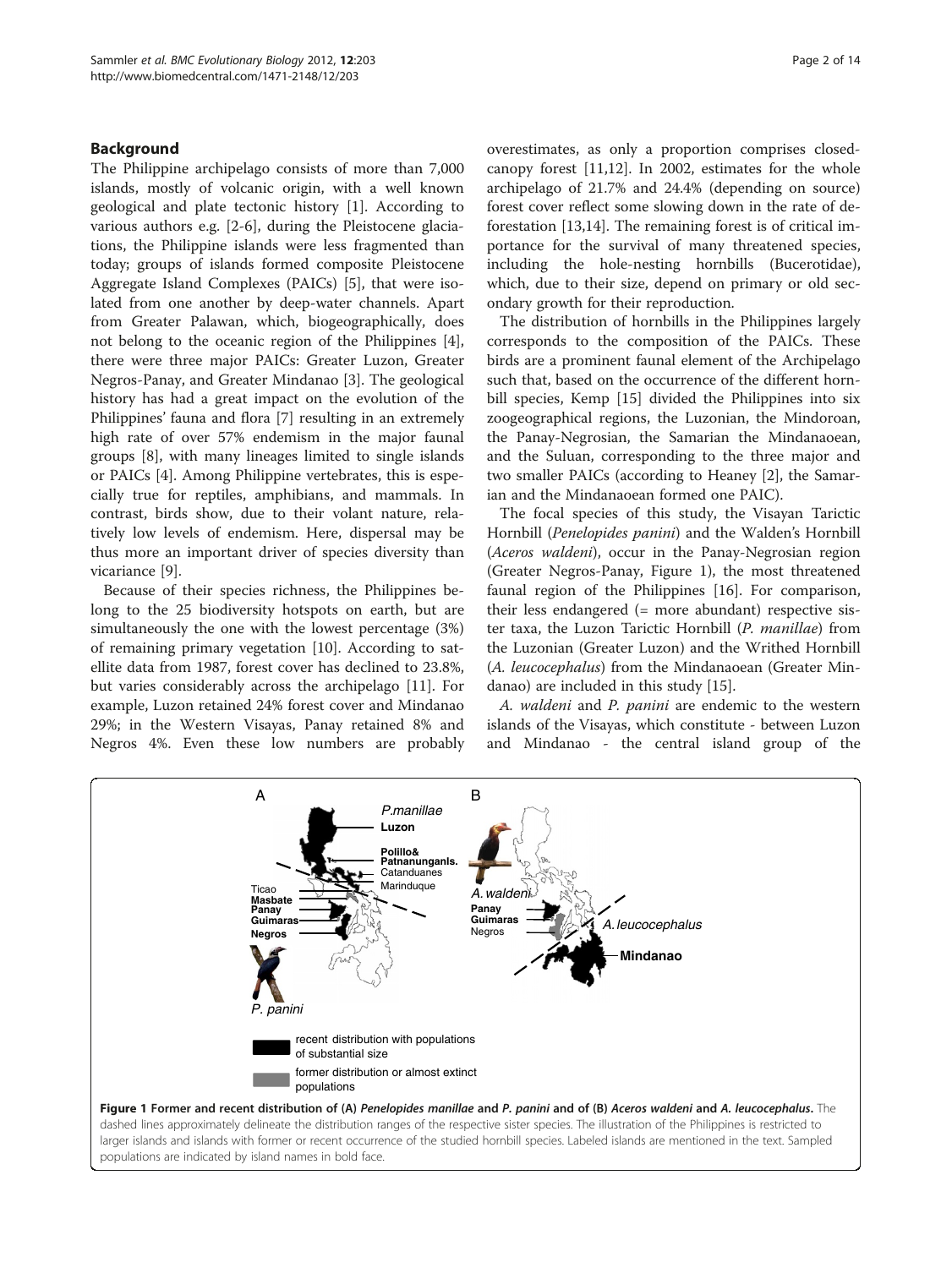Philippine archipelago. Due to deforestation and hunting, their populations decreased rapidly [\[12](#page-13-0)]. P. panini is known from Panay (including offshore islands), Guimaras, Negros, Masbate, and Ticao Island (here with a second recognized subspecies P. p. ticaensis [\[17,18](#page-13-0)]). Today, it is still fairly common on Panay, less so on Negros, and extinct, or nearly so, on all other islands (Figure [1A\)](#page-1-0) [\[19](#page-13-0)-[21\]](#page-13-0), EC pers. obs. Recently, a remnant population of three birds was found in Milagros, Masbate, but this very small native forest patch is slowly being converted into agricultural land, rendering the survival probability of this remnant population very low [[22\]](#page-13-0). *P. panini* is listed as endangered by BirdLife International [[12\]](#page-13-0).

A. waldeni used to occur on three islands, Panay, Guimaras, and Negros (Figure [1B\)](#page-1-0) [[18\]](#page-13-0), but has survived with a breeding population of substantial size only on Panay, in the forest of the Central Panay Mountain Range [[23\]](#page-13-0). It is extinct on Guimaras and may be extinct on Negros as well, as no recent sightings have been reported [[20\]](#page-13-0), EC pers. obs. It is listed as critically endangered by BirdLife International [[12\]](#page-13-0).

Captive breeding of both threatened Visayan hornbill species is very rare and incipiently. The world's only captive population of A. waldeni (22 individuals) is held in a breeding facility on Panay. In 2005, for the first time, a total of three offspring were successfully bred by two pairs [[24\]](#page-13-0). P. panini have bred there successfully since 2003 [\[24\]](#page-13-0). Former captive reproduction success within the genus Penelopides could have also include P. panini, but due to uncertainty about species level in this genus [[15,18\]](#page-13-0), the different species most probably had been hybridized in captivity [[25\]](#page-13-0).

The less endangered P. manillae is classified into two subspecies, separated morphologically by size, the width of the tail band and the glossiness of the upperparts [[15,18,26](#page-13-0)]; P. m. manillae occurs on Luzon and smaller adjacent islands, such as Marinduque and Catanduanes, P. m. subniger on Polillo and Patnanungan Islands (Figure [1A](#page-1-0)) [[18,26-28](#page-13-0)]. BirdLife International [\[12](#page-13-0)] lists the species in the category 'least concern'.

The less endangered A. leucocephalus occurs on Mindanao and its satellite islands (Figure [1B](#page-1-0)) [[18](#page-13-0)]. Its conservation status is poorly known, but it is considered locally fairly common in suitable habitat and is listed as near threatened by BirdLife International [\[12\]](#page-13-0).

In order to support conservation efforts for Philippine hornbill species, an assessment of the genetic population structure of the remaining wild populations is a basic requirement. Not many population genetic studies have so far been carried out in the Philippines; this is especially true for birds. Patterns of colonization and diversification in Passeriformes have been studied in a phylogeographic context by Jones and Kennedy [[7](#page-12-0),[29](#page-13-0)] and Silva-Iturriza et al. [\[30\]](#page-13-0), and at higher taxonomic levels by Oliveros and Moyle [\[9](#page-12-0)] and Sánchez-González and Moyle [\[31](#page-13-0)]. Here, we reconstruct the phylogeographic history of the two Penelopides species in order to relate it to the geological history of the Philippines. We also give estimates on the genetic diversity both in the endangered species (A. waldeni and P. panini) and their less threatened sister taxa (A. leucocephalus and P. manillae) in order to test, whether the decline in population sizes in the endangered species is also reflected in lower genetic diversity.

## Methods

## Sampling and DNA extraction

One drop of blood was taken from captive hornbills and stored in Queen's Lysis Buffer [[32\]](#page-13-0). The number of sampled individuals per population, their origin and abbreviation used in the following text and figures are given in Table 1. In addition, 15 feather samples of P. panini and 7 feather samples of A. waldeni were collected from molted feathers in nest holes of wild birds on Panay. Furthermore, 24 museum samples from The Natural History Museum, Tring (U.K.; BMNH) and the Museum für Naturkunde, Berlin (Germany; ZMB) - all dating back to the  $19<sup>th</sup>$  century - were included in the study (Table [2\)](#page-3-0).

DNA extraction of blood samples was performed using the DNeasy Tissue Kit (Qiagen) according to the

Table 1 Blood samples of captive hornbills included in the study

| Number of<br>samples | <b>Species</b>       | Origin                                                                                                                                    | Abbreviation<br>in text |  |
|----------------------|----------------------|-------------------------------------------------------------------------------------------------------------------------------------------|-------------------------|--|
| 62                   | P. panini            | Panay (confiscated from poaching $\rightarrow$ of wild origin)                                                                            | PpPa                    |  |
| 14                   | P. panini            | Negros (Bacolod City Biodiversity Conservation Center of the Negros Forest and<br>Ecological Foundation, Inc./Ecological Park, Dumaguete) | PpNe                    |  |
| 17                   | P. manillae manillae | Luzon* (Birds International, Inc., Quezon City/Malagos Garden Resort,<br>Davao City/Avilon Montalban Zoological Park, Rizal)              | Pmm                     |  |
| 9                    | P. manillae subniger | Polillo* (Birds International, Inc., Quezon City)                                                                                         | Pms                     |  |
| 22                   | A. waldeni           | Panay (confiscated from poaching $\rightarrow$ of wild origin)                                                                            | Aw                      |  |
| 4                    | A. leucocephalus     | Mindanao (Malagos Garden Resort, Davao City/Avilon Montalban Zoological Park, Rizal)                                                      | Al                      |  |

\* origin concluded from morphological determination of captive individuals.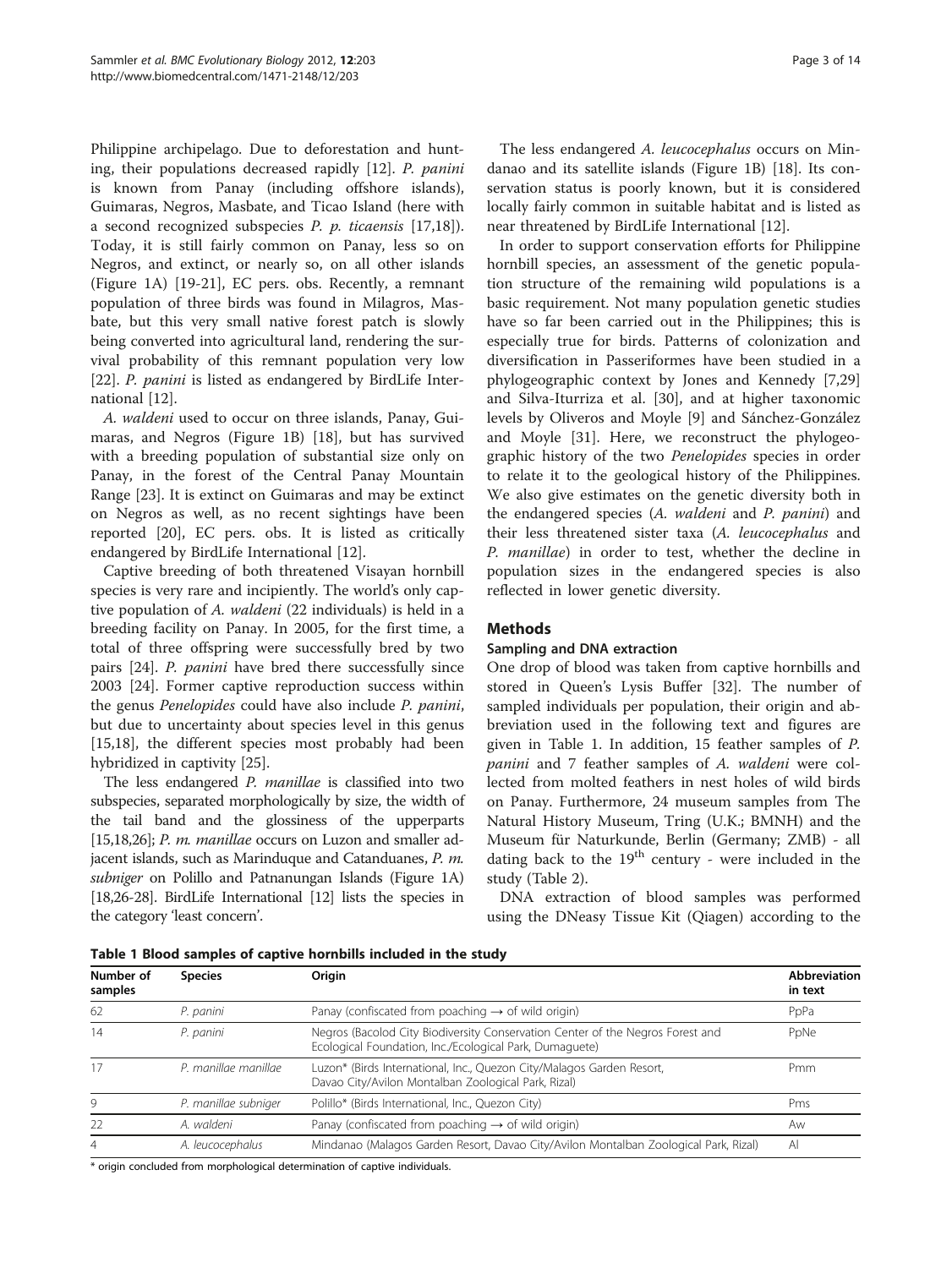| <b>Voucher</b>      | Genus       | <b>Species</b> | <b>Subspecies</b> | Island, locality                  | <b>Collecting date</b>   | GenBank acc. no.  |
|---------------------|-------------|----------------|-------------------|-----------------------------------|--------------------------|-------------------|
| BMNH 1896.4.15.67   | Penelopides | panini         | panini            | Guimaras                          | 6 Jan 1888               | JX273923          |
| BMNH 1896.4.15.68   | Penelopides | panini         | panini            | Guimaras                          | 28 Dec 1887              | JX273924          |
| BMNH 1896.4.15.69   | Penelopides | panini         | panini            | Guimaras                          | 23 Jan 1888              | JX273925          |
| BMNH 1888.10.30.99  | Penelopides | panini         | panini            | Guimaras                          | Mar 1872                 | JX273926          |
| BMNH 1888.10.30.100 | Penelopides | panini         | panini            | Guimaras                          | Mar 1872                 | JX273927-JX273928 |
| BMNH 1888.10.30.101 | Penelopides | panini         | panini            | Guimaras                          | Mar 1872                 | JX273929          |
| BMNH 1888.10.30.102 | Penelopides | panini         | panini            | Guimaras                          | Mar 1872                 | JX273930-JX273931 |
| ZMB 21775           | Penelopides | panini         | panini            | Guimaras                          | Mar 1872                 | JX273932          |
| BMNH 1896.4.15.70   | Penelopides | panini         | panini            | Masbate                           | 1 May 1888               | JX273933          |
| BMNH 1896.4.15.71   | Penelopides | panini         | panini            | Masbate                           | 1 May 1888               | JX273934          |
| BMNH 1896.4.15.72   | Penelopides | panini         | panini            | Masbate                           | 1 May 1888               | JX273935          |
| ZMB 9641            | Penelopides | manillae       | manillae          | Luzon, Manila                     | 1830-1832                | JX273954          |
| ZMB 21772           | Penelopides | manillae       | manillae          | Luzon, around Manila              | Jan 1872                 | JX273955          |
| ZMB 21773           | Penelopides | affinis*       | affinis*          | Luzon, around Manila*             | Feb 1872                 | JX273975          |
| ZMB 21774           | Penelopides | manillae       | manillae          | Luzon, around Manila              | Jan 1872                 | JX273956-JX273957 |
| ZMB 32616           | Penelopides | manillae       | manillae          | Culion, Palawan? (see discussion) | $\overline{?}$           | JX273958-JX273959 |
| ZMB 2000.22207      | Penelopides | manillae       | manillae          | Luzon, Manila                     | 4-9 Jun 1846             | JX273960          |
| ZMB 2000.22208      | Penelopides | manillae       | manillae          | Culion, Palawan? (see discussion) | $\overline{\mathcal{E}}$ | JX273961-JX273962 |
| BMNH 1896.4.15.98   | Aceros      | waldeni        |                   | Guimaras                          | 28 Jan 1888              | JX273808          |
| BMNH 1896.4.15.99   | Aceros      | waldeni        |                   | Guimaras                          | 28 Dec 1887              | JX273809          |
| BMNH 1896.4.15.100  | Aceros      | waldeni        |                   | Guimaras                          | 27 Dec 1887              | JX273810          |
| ZMB 2000.22212      | Aceros      | waldeni        |                   | Guimaras                          | 6 Jan 1888               | JX273811          |
| ZMB 2000.22215      | Aceros      | waldeni        |                   | Guimaras                          | Jan 1888                 | JX273812          |
| BMNH 1897.5.13.471  | Aceros      | waldeni        |                   | Negros                            | 27 Mar 1896              | JX273813          |

<span id="page-3-0"></span>Table 2 Museum specimens included in the study. BMNH, The Natural History Museum, Tring (U.K.); ZMB, Museum für Naturkunde, Berlin (Germany)

\* for a note on taxonomic status and origin stated on the museum label of ZMB 21773 see Additional file [1.](#page-12-0)

manufacturer's instructions for blood samples. Feather samples were digested with 15 μl proteinase K (20mg/ ml) in the presence of 40 μl DTT and 5 μl Carrier RNA (1 μg/μl) in 450 μl buffer solution (100 mM Tris, 10mM EDTA, 100mM NaCl, 0.1% SDS). After incubation at 55°C over night, we added again 15 μl proteinase K (20mg/ml) and incubated the mix for one more hour. Afterwards, we purified the samples according to the manufacturer's instructions of the DNeasy Tissue Kit (Qiagen), but increased EtOH to 400 μl and the washing solutions to 600 μl. DNA was eluted twice in 50 μl of the buffer solution provided with the kit.

DNA extraction from toe-pad samples of museum specimens were performed using the DNeasy Tissue Kit (Qiagen), according to the manufacturer's instructions, adding 5 μl Carrier-RNA (1 μg/μl). In all steps, solution volumes were doubled. DNA was eluted twice, initially in 50 μl and then in 30 μl of the kit buffer solution. DNA extraction from museum samples was carried out in a dedicated ancient DNA laboratory, physically separated from the laboratory where contemporary DNA was handled.

#### mtDNA amplifying and sequencing

The mitochondrial genome of Philippine hornbills contains two control regions of which we amplified the 5'end of the first control region (CRI) as described for fragment 3 in Sammler et al. [\[33\]](#page-13-0). Products were sequenced with primer AcePen\_Glu-for to obtain the targeted first  $\sim 650$ base pairs.

Since the amount of DNA isolated from molted feathers and museum specimens is low and the DNA often degraded, the corresponding sequences of these samples were amplified in two short, partially overlapping fragments. The first fragment was amplified with the forward primer AcePen\_Glu-for and a CRI specific reverse primer (Penpan\_CRI-spec-180rev or PenpanGui\_CRI-spec-182rev for P. panini, Penmanman\_CRI-spec-185rev for P. m. manillae, Penaff\_CRI-spec-186rev for museum specimen ZMB 21773, and Acewal\_CRI-spec-180rev for A. waldeni). The second fragment was amplified with a CRI specific forward primer (Penpan\_CRI-spec-128for for P. panini, Penmanman\_CRI-spec-115for for P. m. manillae, Penaff\_CRI-spec-124for for museum specimen ZMB 21773, and Acewal\_CRI-spec-130for for A. waldeni)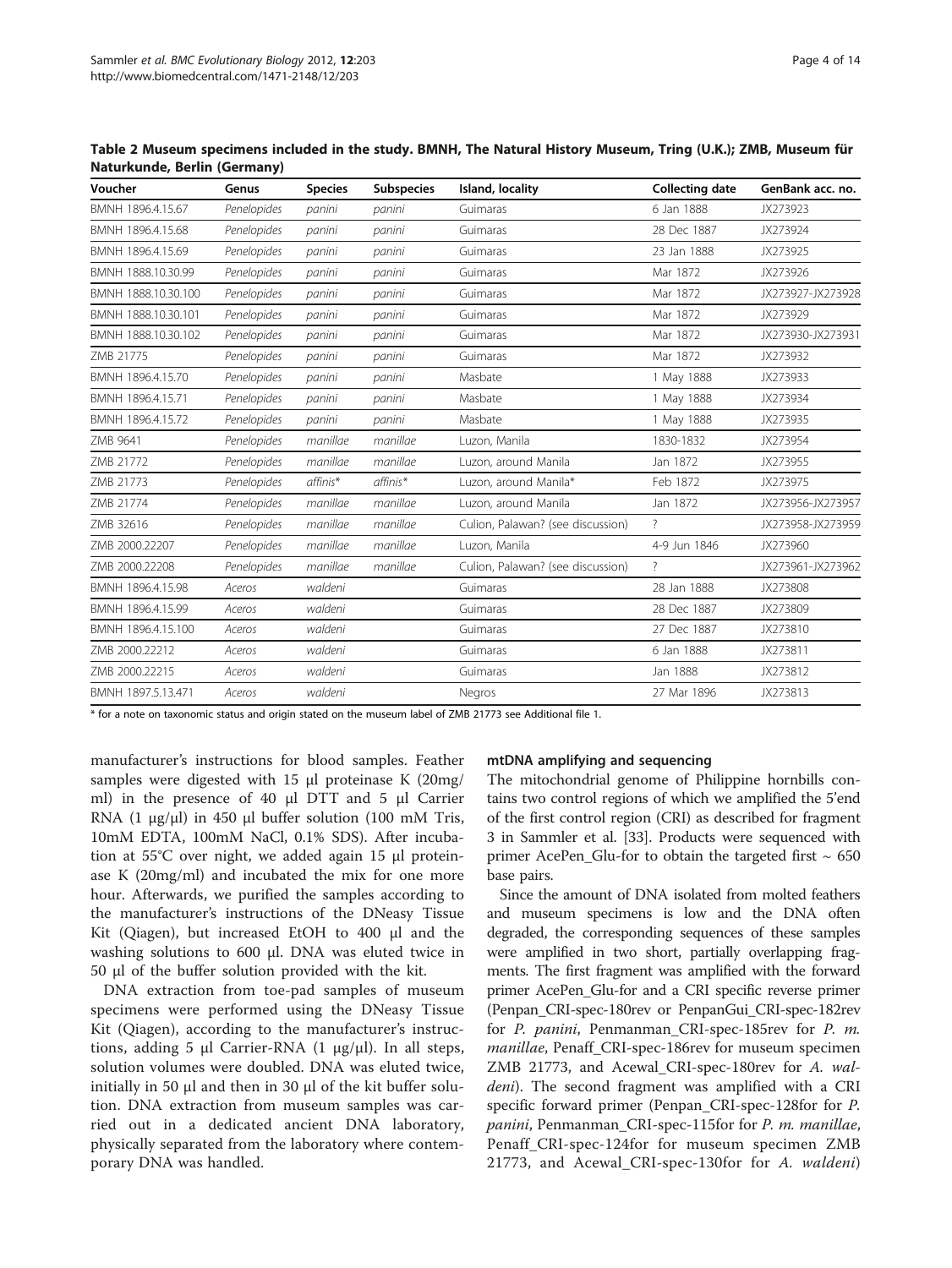and the reverse primer AcePen\_644rev or, when amplificates did not yield sufficient results, also with AcePen\_426rev (Table 3).

The 37.5 μl PCR reaction volumes (buffer solution: 10mM Tris-HCl, pH 9.0, 50mM KCl, 1.5mM  $MgCl<sub>2</sub>$ , 0.1% Triton X100, 0.2 mg/ml Bovine Serum Albumin (BSA)) were set up as follows: 6 μl dNTP Mixture (2.0 mM each), 1.2 μl of each primer (10  $\mu$ M), 3 μl DNA template, 0.25 μl Taq polymerase (5U/μl, MP Biomedicals). The reaction was performed under the following conditions: initial denaturation at 94°C for 5 min; 50 cycles: 94°C for 90 s, 50°C for 1 min, 72°C for 1 min; and a final extension at 72°C for 10 min. Products were sequenced as described in Sammler et al. [\[33\]](#page-13-0) with AcePen\_Glu-for, AcePen\_644rev or AcePen\_426rev, respectively.

To verify the authenticity of amplificates from historical samples, all the mtDNA PCRs of museum samples were repeated by another person in a separate laboratory in a plant genetics department, where animal DNA had never been handled. Specifically, all repeated PCR/ sequencing analyses of the first fragment yielded identical results in  $1<sup>st</sup>$  and  $2<sup>nd</sup>$  PCR. For the second fragment,  $1<sup>st</sup>$ and 2nd PCR also yielded identical results, except for two occasions with a single bp mismatch. Scarcity of DNA precluded a third PCR, but these two mismatches translate into an per base pair error rate of about 0.014%, a measure in the range of known Taq error rates. There was no indication of an elevated error rate in the historical samples.

Sequences were aligned in BioEdit version 7.0.5.3 [\[34](#page-13-0)]. Mitochondrial haplotypes were defined based on a 591– 593 bp data partition. Distance matrices and statistical parsimony haplotype networks were constructed using TCS 1.21 with default parameter settings, but a fixed connection limit at 100 steps [[35\]](#page-13-0).

#### Microsatellite genotyping

All blood samples were genotyped at 12–19 previously published polymorphic microsatellite loci (Table [4\)](#page-5-0). PCR and fragment size analysis of listed loci were carried out as described in Sammler et al. [\[36](#page-13-0)]. Annealing temperatures of Bbi and Bubi primers were set to 55°C.

#### mtDNA data analysis

Standard measures of genetic diversity (haplotype diversity, HD [\[38\]](#page-13-0); nucleotide diversity, ND [[39](#page-13-0)]) as well as of genetic divergence among island populations (fixation index,  $F_{ST}$  [\[40\]](#page-13-0)), were calculated as implemented in the software package ARLEQUIN version 3.5.1.2 [\[41\]](#page-13-0). When more than two populations were compared (i.e., P. panini), we performed an analysis of molecular variance (AMOVA) with the same software. Significance of  $F<sub>ST</sub>$ / AMOVA results was evaluated by permutation analysis (1,000 permutations). Diagnostic mutations of each island population were identified visually in the alignment. ARLEQUIN was also used to assess the fit of the demographic expansion model [[42](#page-13-0)] to hornbill genetic variations (each population singularly). Mismatch distributions were used to fit the model of sudden demographic expansion. Goodness of fit was assessed by the sum of square deviations (SSD) between the observed and the expected mismatch and its significance (P-SSD) was determined by a parametric bootstrap with 10,000 replicates. Mismatch distributions were not calculated for A. leucocephalus because of the small sample size of the single population of this species included in the study.

## Microsatellite data analysis

The program FSTAT 2.9.3.2 [[43\]](#page-13-0) was used to calculate allelic richness (AR).  $F_{ST}$  values were calculated with ARLEQUIN. Significance of these values was evaluated

| <b>PCR</b> primers              | Primer sequence (5'-3')           | Reference  |  |
|---------------------------------|-----------------------------------|------------|--|
| AcePen Glu-for <sup>a</sup>     | GCT TTT CTC CAA GGT CTA CAG CTC   | $[33]$     |  |
| AcePen_Cyt1018-rev <sup>a</sup> | GGG TGT TCT ACT GGT TGG CTG CC    | $[33]$     |  |
| Penpan_CRI-spec-180rev          | CRY YRT YYA CAT TAA GTG A         | This study |  |
| PenpanGui_CRI-spec-182rev       | GTC ATT ATC TAC ATT AAG TAA G     | This study |  |
| Penmanman_CRI-spec-185rev       | TTA ATA TGT CGT TGT TTA CAT G     | This study |  |
| Penaff_CRI-spec-186rev          | GTA TGT CAT TGC TTG CAT TGA GTA G | This study |  |
| Acewal_CRI-spec-180rev          | CAT TRT CTG CAT TTA AGC GT        | This study |  |
| Penpan_CRI-spec-128for          | ACG ACT AGT TAT TAA TGC T         | This study |  |
| Penmanman_CRI-spec-115for       | CAT AAG GTA ATG CTC TAT ACA ATT   | This study |  |
| Penaff_CRI-spec-124for          | CTA TAT GAT TAA CTA TTA ATG CTC   | This study |  |
| Acewal_CRI-spec-130for          | GAT TGA CTG TCA ATG TTT GT        | This study |  |
| AcePen_644rev <sup>a</sup>      | AAG GGA ACC AAC AGT GCC AAA C     | This study |  |
| AcePen 426rev <sup>a</sup>      | GTT GCT GAT TTC TCG TGA GG        | This study |  |

Table 3 PCR primers used to amplify CRI gene fragments.  $Y = C/T$ ; R= A/G

<sup>a</sup> primers with two annealing sites due to the duplication of a large fragment of the hornbills' mt genome [[33\]](#page-13-0).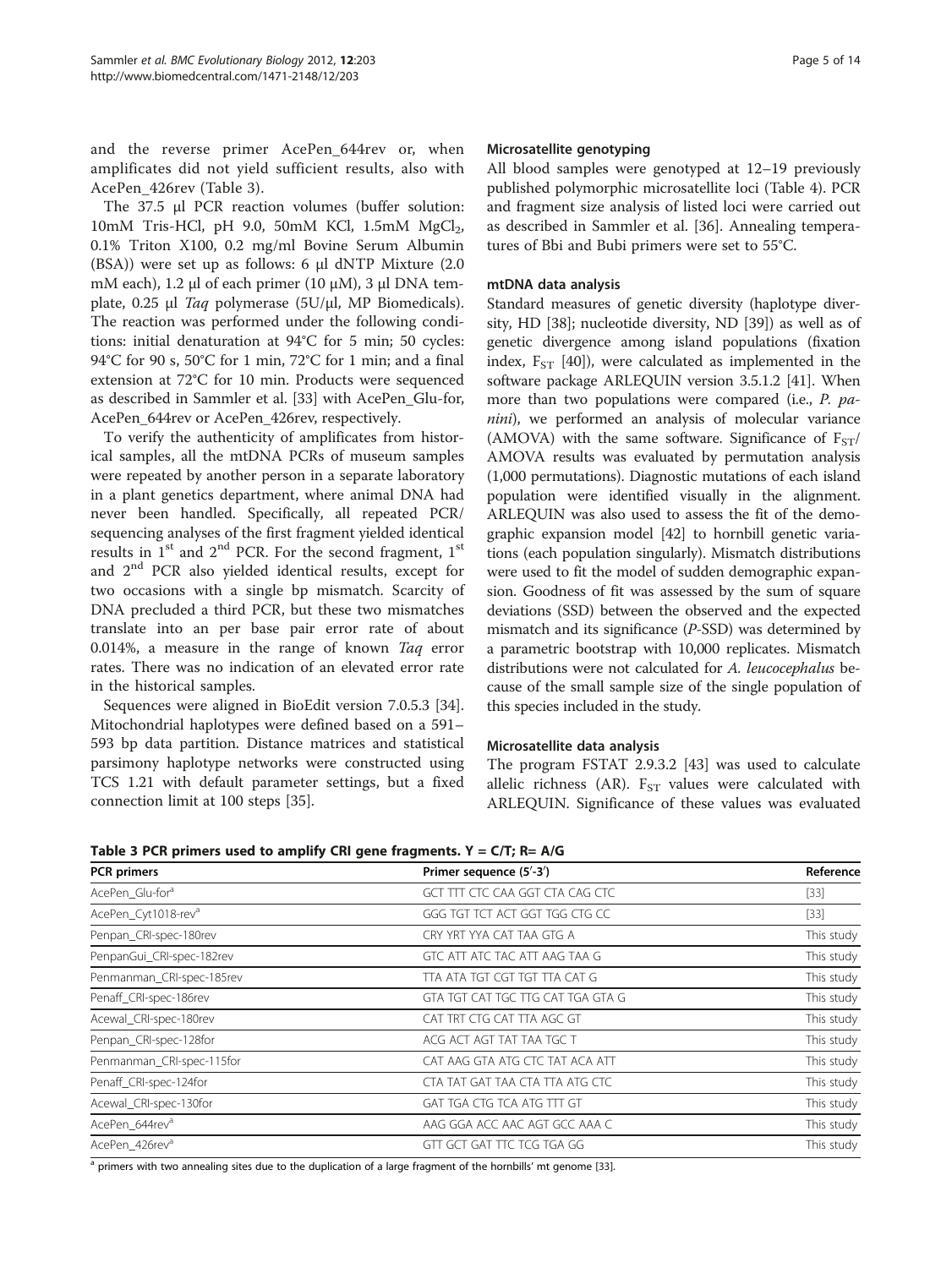<span id="page-5-0"></span>Table 4 Microsatellite loci used in the study

| Loci     | Genotyped species                                       | Reference |  |  |
|----------|---------------------------------------------------------|-----------|--|--|
| Bbi2     | P. panini, P. manillae, A. waldeni,<br>A. leucocephalus | $[37]$    |  |  |
| Bbi7     | P. panini, P. manillae, A. waldeni,<br>A. leucocephalus | $[37]$    |  |  |
| Bbi13    | P. panini, P. manillae                                  | $[37]$    |  |  |
| Bbi16    | P. panini, P. manillae, A. waldeni,<br>A. leucocephalus | $[37]$    |  |  |
| Bubi294  | P. panini, P. manillae, A. waldeni,<br>A. leucocephalus | $[37]$    |  |  |
| Bubi326  | P. panini, P. manillae, A. waldeni                      | $[37]$    |  |  |
| Pp_GA_3  | P. manillae                                             | $[36]$    |  |  |
| Pp_GA_4  | P. panini, P. manillae                                  | [36]      |  |  |
| Pp_GT_1  | P. panini, P. manillae, A. waldeni,<br>A. leucocephalus | $[36]$    |  |  |
| Pp_GT_3  | A. leucocephalus                                        | $[36]$    |  |  |
| Pp GT 4  | P. panini, P. manillae, A. waldeni,<br>A. leucocephalus | $[36]$    |  |  |
| Pp GT 5  | P. panini, P. manillae                                  | $[36]$    |  |  |
| Pp_GT_6  | P. panini, P. manillae, A. waldeni,<br>A. leucocephalus | $[36]$    |  |  |
| Pp_GT_7  | P. panini, P. manillae, A. waldeni,<br>A. leucocephalus | [36]      |  |  |
| Pp_GT_10 | P. panini, P. manillae, A. waldeni                      | $[36]$    |  |  |
| Pp_GT_17 | P. panini, P. manillae                                  | $[36]$    |  |  |
| Pp_GT_18 | P. panini, P. manillae, A. waldeni,<br>A. leucocephalus | [36]      |  |  |
| Pp_GT_19 | P. panini, P. manillae, A. waldeni,<br>A. leucocephalus | $[36]$    |  |  |
| Pp_GT_21 | P. panini, P. manillae, A. waldeni,<br>A. leucocephalus | $[36]$    |  |  |
| Pp_GT_22 | P. panini, P. manillae                                  | $[36]$    |  |  |

by permutation analysis (1,000 permutations). Private alleles (PA) were assessed with the Excel Add-In software GENALEX 6 [\[44](#page-13-0)]. ARLEQUIN was used to calculate observed and expected heterozygosity ( $H_{\Omega}$  and  $H_{E}$ , respectively) and to test for deviation from Hardy-Weinberg equilibrium (HWE) for each locus in each population using Fisher's exact test and the Markov chain method (1,000 demorization steps, 100 batches, with 10,000 iterations per batch set). Levels of significance of the HWE and linkage disequilibrium tests were Bonferroni corrected for multiple comparisons. A Bayesian clustering was performed using the software STRUCTURE version 2.3.2 [[45\]](#page-13-0). Genetic subdivision was evaluated estimating the likelihood and sample composition of independent runs of subgroups ( $K = 1-5$ ), assuming an admixture model, with a burn-in length of 100,000 and a data collection period of 900,000 iterations. To check for convergence of the Markov Chain parameters, ten replicate runs for each value of K were performed. The value of K best suited for the data was determined according to Evanno et al. [\[46\]](#page-13-0) and Earl and von Holdt [\[47](#page-13-0)].

Demographic signatures of bottlenecks were investigated using the BOTTLENECK 1.2.02 software [\[48](#page-13-0)] under three different possible evolutionary models, i.e., Infinite Allele Model (IAM), Stepwise Mutation Model (SMM), and Two-Phase Model (TPM). Estimations of significant deviations from the null hypothesis of mutation-drift equilibrium were based on 10,000 replications.

## Results

## mtDNA diversity and divergence Penelopides panini

Based on the first 593 bp of the mitochondrial control region I sequences obtained for 102 specimens, we found 76 polymorphic sites (one indel, 75 transitions), defining 62 unique haplotypes (Figure [2A\)](#page-6-0) [GenBank: HQ834451, HQ834457-HQ834461, JX273818-JX273935]. Due to single heteroplasmic sites cf. [[33,49\]](#page-13-0), 22 specimens exhibited two haplotypes. The frequency of such haplotypes was weighted by 0.5 in the frequency representation of Figure [2](#page-6-0). The two most abundant haplotypes were found in 8 individuals each; all others are only represented by four or less individuals (Figure [2A](#page-6-0)). The AMOVA revealed a highly significant overall divergence among populations  $(F<sub>ST</sub>=0.572, p<0.001)$ , such that 57% of the mtDNA variation was apportioned to divergence among populations. All single populations had significantly diverged from each others (pairwise  $F_{ST}$  between 0.284 and 0.664; p<0.01; see below for details). Three individuals originating from Negros (PpNe11, 40, 55) carry two unique haplotypes that differ by 18–24 substitutions from all other individuals coming from the same area. Both haplotypes are genetically more similar to haplotypes originating from Panay/Guimaras (4 and 5 substitutions away from the respective closest haplotype, Figure [2A\)](#page-6-0). Apart from these three individuals, the two recent populations of Panay and Negros are clearly separated by at least 17 mutational steps in the network and seven diagnostic mutations in the alignment. The fixation coefficient  $(F_{ST})$ between these populations is 0.665 ( $p<0.001$ ), but rises to  $0.765$  ( $p<0.001$ ) when calculated excluding the three individuals exhibiting deviant haplotypes (Pp11/Pp40 and Pp55). Haplotype diversities range from 0.900 (Negros) to 1.000 (Masbate). The Negros population has a nucleotide diversity higher than that found on Panay ( $ND = 0.015$ ) vs. 0.010, Table [5\)](#page-7-0), but when the two exceptionally divergent haplotypes (PpNe11/40, PpNe55) are removed from computations, ND drops to 0.004. The highest number of base substitutions between two individuals of the species is 28, corresponding to a nucleotide divergence of 4.7%.

The museum specimens from Guimaras and Masbate are all represented by unique haplotypes that cluster closer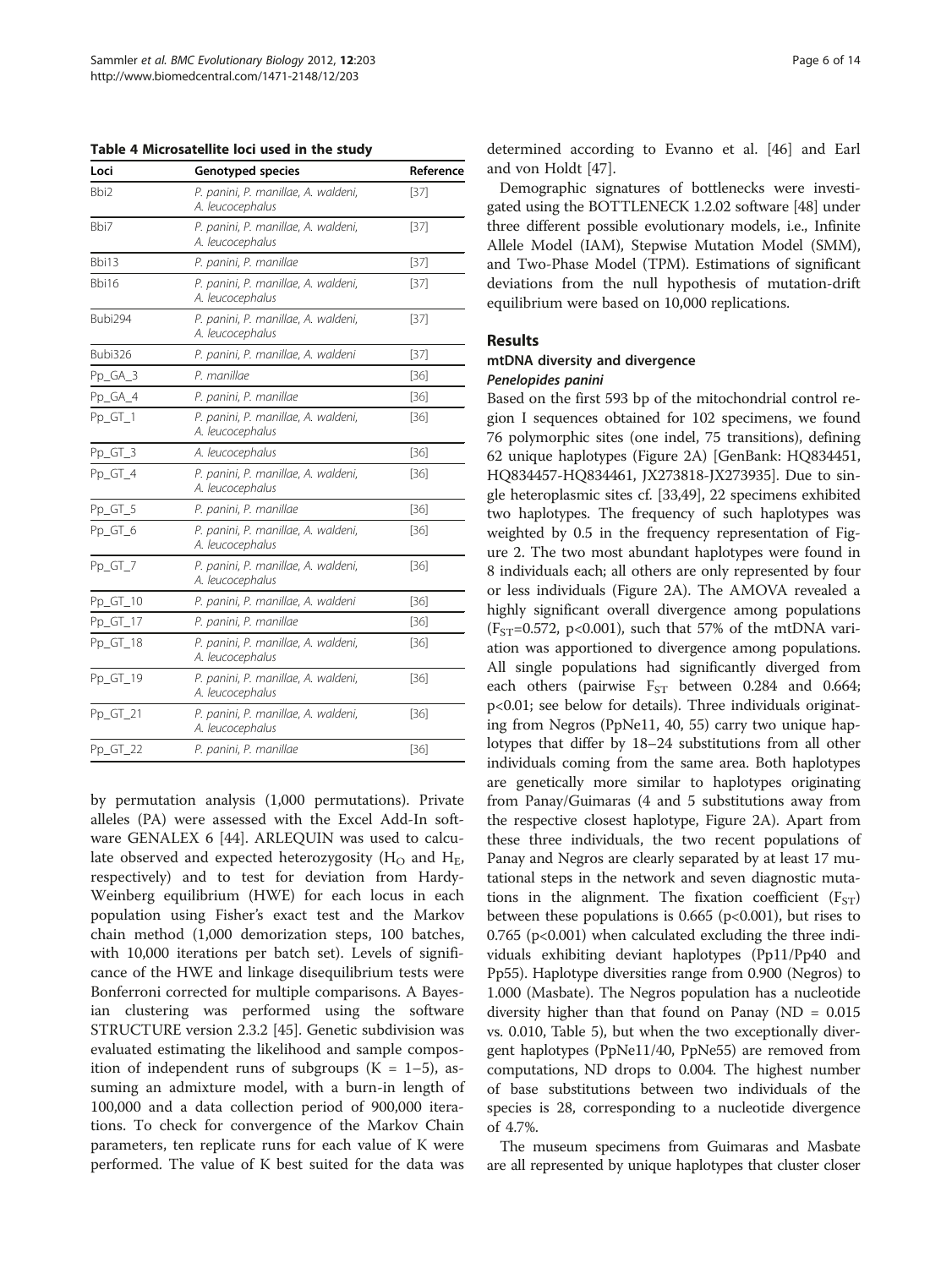<span id="page-6-0"></span>

to haplotypes from Panay than to those from Negros (Figure 2A). There are no diagnostic mutations in the alignment which would clearly separate them from the Panay population. However, individuals of those two populations do not cluster randomly between the Panay haplotypes, but form separate subclusters (Figure 2A), 1–7 and 4–7 mutational steps away from the next Panay haplotype. Fixation indices to Panay are lower (Panay/Guimaras 0.295, p<0.001; Panay/Masbate 0.284, p<0.001) than to Negros (Negros/Guimaras 0.640, p<0.001; Negros/Masbate 0.576, p<0.001). Mismatch distributions do not deviate from the

purely demographic expansion model (0.288 ≤ P-SDD ≤ 0.773) with the only exception of the population from Negros ( $P$ -SDD = 0.048).

## Penelopides manillae

Based on 591 bp sequence in 32 specimens, we found 98 polymorphic sites (1 transversion, 96 transitions, 1 site with both a transversion and a transition), defining 26 unique haplotypes (Figure 2B) [GenBank: JX273936- JX273974]. Due to heteroplasmic sites, seven specimens are assigned to two haplotypes.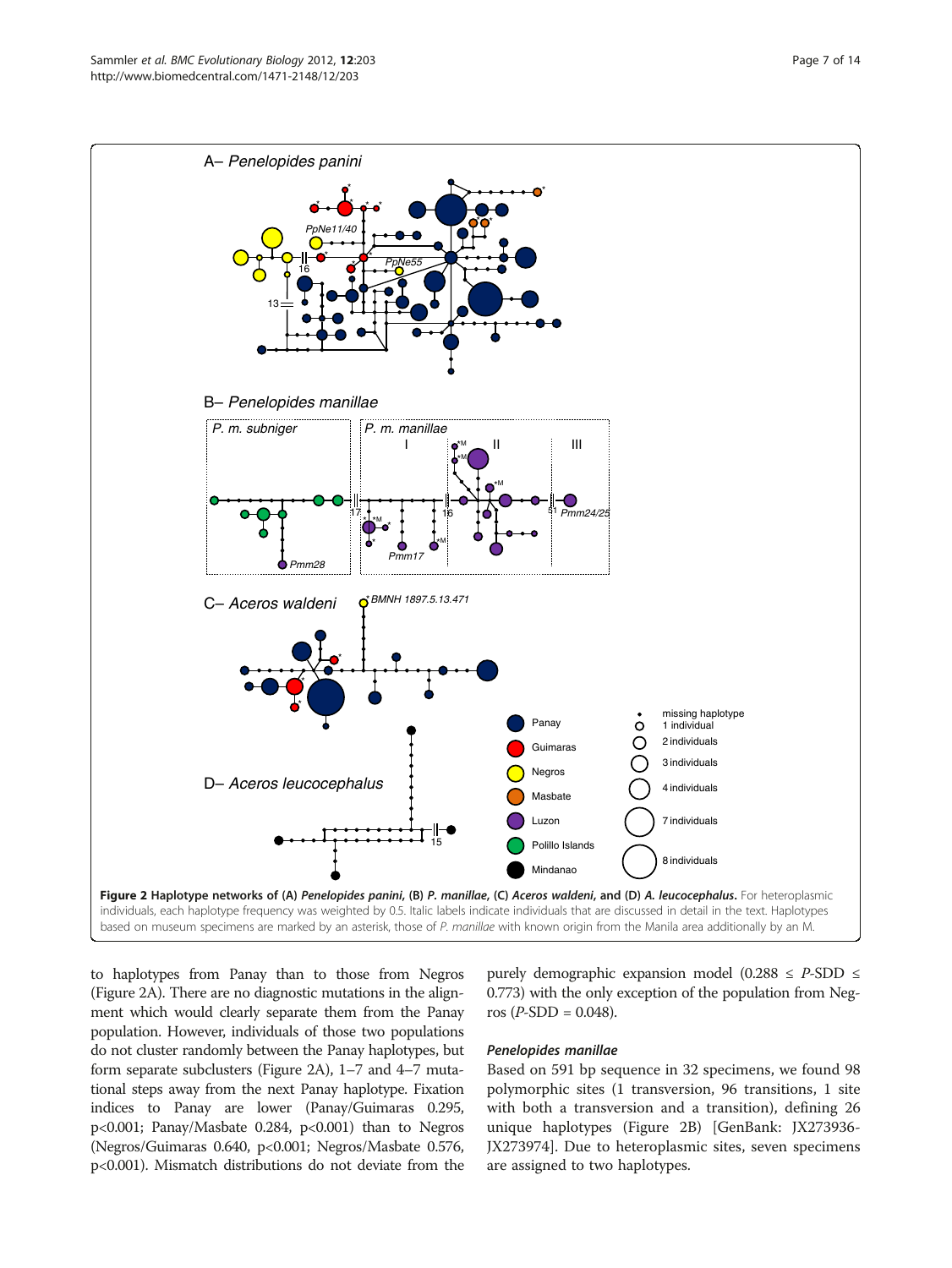## <span id="page-7-0"></span>Table 5 mtDNA and microsatellite diversity measures

|             | P. panini<br>(Panay) | P. panini<br>(Negros) | P. panini<br>(Guimaras) | P. panini<br>(Masbate) | P. manillae manillae<br>(Luzon) | P. manillae subniger<br>(Polillo) | A. waldeni<br>(Panay) | A. waldeni<br>(Guimaras) | A. waldeni<br>(Negros) | A. leucocephalus<br>(Mindanao) |
|-------------|----------------------|-----------------------|-------------------------|------------------------|---------------------------------|-----------------------------------|-----------------------|--------------------------|------------------------|--------------------------------|
| mt DNA      |                      |                       |                         |                        |                                 |                                   |                       |                          |                        |                                |
| n/H         | 77/43                | 14/8                  | 8/6                     | 3/3                    | 23/19                           | 9/7                               | 29/13                 | 5/3                      | 1/1                    | 4/4                            |
| HD          | $0.975 \pm 0.005$    | $0.900 \pm 0.046$     | $0.933 \pm 0.077$       | 1.000±0.272            | $0.966 \pm 0.020$               | $0.910 \pm 0.035$                 | $0.897 + 0.035$       | $0.700 \pm 0.218$        |                        | 1.000±0.177                    |
| <b>ND</b>   | $0.010 \pm 0.006$    | $0.015 \pm 0.008$     | $0.008 \pm 0.005$       | $0.014 \pm 0.011$      | $0.037 + 0.019$                 | $0.007 + 0.004$                   | $0.011 \pm 0.006$     | $0.005 \pm 0.004$        |                        | $0.038 + 0.026$                |
| DM          | $\overline{0}$       | 7 <sup>a</sup>        | $\mathbf{0}$            | $\mathbf{0}$           | 7 <sup>b</sup>                  |                                   | $\mathbf 0$           | $\circ$                  | 4                      |                                |
| microsat    |                      |                       |                         |                        |                                 |                                   |                       |                          |                        |                                |
| loci        | 18                   | 18                    |                         |                        | 19                              | 19                                | 13                    |                          |                        | 12                             |
| n           | 62                   | 14                    |                         |                        | 17                              | 9                                 | 22                    |                          |                        | $\overline{4}$                 |
| $H_{\odot}$ | $0.586 \pm 0.280$    | $0.642 \pm 0.236$     |                         |                        | $0.547 \pm 0.311$               | $0.576 \pm 0.337$                 | $0.496 \pm 0.278$     |                          |                        | $0.625 \pm 0.271$              |
| $H_E$       | $0.640 \pm 0.239$    | $0.665 \pm 0.182$     |                         |                        | $0.605 \pm 0.280$               | $0.578 \pm 0.240$                 | $0.543 \pm 0.236$     |                          |                        | $0.645 \pm 0.240$              |
| PA          | 2.111                | 0.611                 |                         |                        | 3.789                           | 0.737                             |                       |                          |                        |                                |
| AR          | 5.07                 | 4.78                  |                         |                        | 5.20                            | 3.53                              | 2.88                  |                          |                        | 3.91                           |

n number of samples analyzed, H number of haplotypes, HD haplotype diversity (± standard deviation, SD); ND nucleotide diversity (± SD), DM diagnostic mutations, H<sub>O</sub> mean observed heterozygosity (± SD); H<sub>E</sub> mean expected heterozygosity ( $\pm$  SD), PA private alleles, AR allelic richness over all loci. a when PpNe55, 11, 40 excluded.

b when Pmm28 excluded.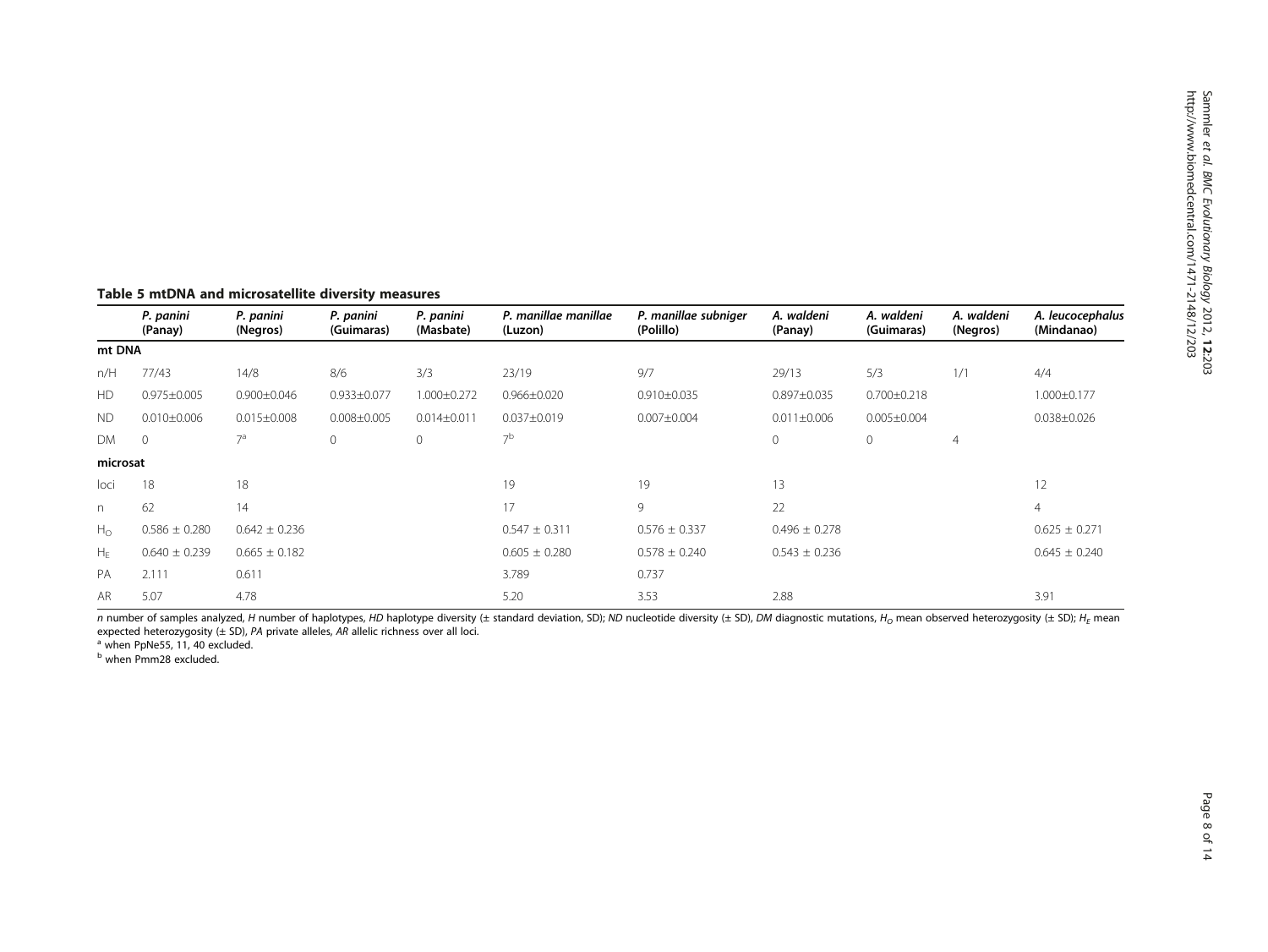<span id="page-8-0"></span>No haplotype is dominant in frequency (Figure [2B](#page-6-0)). Apart from individual Pmm28, both subspecies, P. m. manillae und P. m. subniger, are separated by at least 18 base substitutions in the network and can be distinguished from one another by 7 diagnostic mutations in the alignment. The  $F_{ST}$  between the two subspecies is 0.502 (0.529 when excluding Pmm28; both values are significant, p<0.001). P. m. subniger has a lower haplotype and nucleotide diversity than P. m. manillae (HD=0.910, ND = 0.007 vs. HD=0.966, ND=0.037, Table [5](#page-7-0)). The highest number of base substitutions between two individuals of the species is 70 (11.8% sequence divergence).

In the network, P. m. manillae forms three haplogroups (I, II, III, Figure [2B\)](#page-6-0) separated by large genetic gaps. The first (I) is formed by four museum specimens and Pmm17. Two of the museum specimens (ZMB 9641, ZMB 21772) come from the Manila area, the other two (ZMB 2000.22208, ZMB 32616) are labeled "Culion", an island north of Palawan. Seventeen substitutions separate haplogroup I from the second one (II). This is formed by most of the individuals sampled, including two museum specimens (ZMB 21774, ZMB 2000.22207), which also come from the Manila area. The third haplogroup (III), formed by Pmm24/25, is separated by at least 52 substitutions from haplogroup II. This genetic divergence is by far larger than that between the two morphologically differentiated subspecies P. m. manillae and P. m. subniger (Figure [2B](#page-6-0)).

Similar to what was observed in P. panini, we found also in P. manillae one individual (Pmm28) carrying a haplotype that does not fit with its morphological identification. Pmm28 is assigned morphologically to P. m. manillae, but its haplotype clusters closer to those of P. m. subniger (4–11 base substitutions), while there are at least 21 substitutions between Pmm28 and the closest P. m. manillae haplotype. Mismatch distributions never deviate from the purely demographic expansion model (0.156 ≤ *P*-SDD ≤ 0.371).

## Aceros waldeni

Based on 593 bp sequence of 35 specimens, we found 33 polymorphic sites (2 indels, 1 transversion, 30 transitions), defining 17 unique haplotypes (Figure [2C\)](#page-6-0) [GenBank: HQ834450, HQ834452-HQ834456, JX273781-JX273813]. Due to heteroplasmic sites, four specimens are assigned to two haplotypes.

With nine individuals, one haplotype is the most abundant; all others are only represented by four or less individuals (Figure [2C](#page-6-0)). mtDNA diversity is lower in Guimaras (HD=0.700, ND=0.005) than in Panay (HD=0.897, ND=0.011). The highest number of base substitutions between two individuals is 16 (2.7% sequence divergence). The five museum specimens originating from Guimaras carry three unique haplotypes that cluster among the



Panay haplotypes. There are no diagnostic mutations in the alignment which would separate the individuals from Panay and Guimaras; the fixation index is 0.084 (p=0.063). The haplotype of the single museum specimen originating from Negros (BMNH 1897.5.13.471) is separated from the next Panay haplotype by 9 mutational steps in the network (Figure [2C\)](#page-6-0) and 4 diagnostic mutations in the alignment (Table [5](#page-7-0)). Mismatch distributions never deviate from the purely demographic expansion model  $(0.393 \leq P\text{-SDD} \leq 0.373)$ .

## Aceros leucocephalus

Based on 592 bp sequence in 4 specimens, we found 41 polymorphic sites (all transitions). All individuals bear unique haplotypes (Figure [2D\)](#page-6-0) [GenBank: JX273814- JX273817]. HD is 1.000 and ND is 0.038, both values however associated with high uncertainty (as reflected in SD values), due to small sample size. The highest number of base substitutions between two individuals is 30 (5.1% sequence divergence).

#### Microsatellite diversity and divergence

The characteristics of the 14 Pp loci and their usability for population genetics analyses are presented by Sammler et al. [[36](#page-13-0)]. Six of the eight analyzed Bbi and Bubi loci [[37\]](#page-13-0) were polymorphic, at least in the genus *Penelopides*. Their number of alleles per locus varied from 1 to 8 in A. waldeni, 1 to 6 in A. leucocephalus, 2 to 13 in P. panini, and 2 to 19 in P. *manillae*. We confirmed that no linkage disequilibrium could be found between any pair of loci.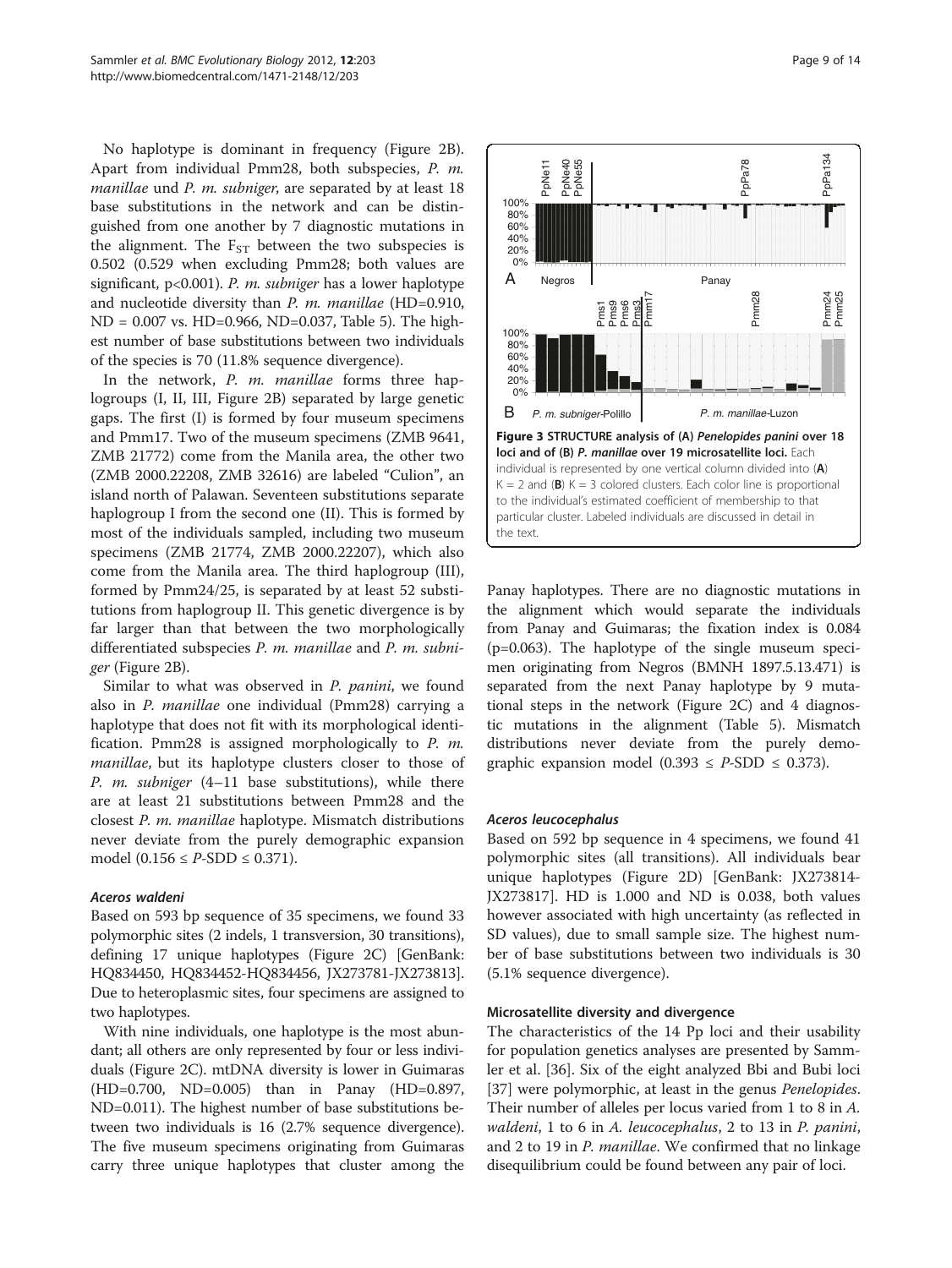## Penelopides panini

STRUCTURE results of independent runs with K ranging between 1 and 5 supported two as the most likely number of clusters. The clear division into two groups (Figure [3A\)](#page-8-0) corresponds to the two populations from Panay and Negros. Intriguingly, the individuals carrying mtDNA haplotypes deviant from their region of origin (PpNe11/40, PpNe55; Figure [2A](#page-6-0)) are inconspicuous with regard to their microsatellite genotype. Interestingly, in two individuals from Panay (PpPa134 and PpPa78), about 25% of their genotypes is assigned to the Negros cluster.

The number of private alleles and the allelic richness over all loci is higher in the Panay than in the Negros population (PA = 2.11 vs. 0.61; AR = 5.07 vs. 4.78, Table [5\)](#page-7-0) while this pattern is reversed for the observed and expected heterozygosities (Table [5\)](#page-7-0). In the Negros population no loci deviate from the HWE while two loci are significantly out of HWE in the Panay population due to a lack of heterozygotes (data not shown). The fixation index between these two populations is 0.085 (p<0.001). For the Panay population, BOTTLENECK found a normal L-shaped allele frequency distribution as expected under mutation-drift equilibrium, suggesting that the effective population size has remained constant in the past [\[48](#page-13-0)]. For the Negros population, however, a shifted mode is indicative of a recent bottleneck.

## Penelopides manillae

STRUCTURE was run with  $K = 1-5$  and supports three as the most likely number of genetic clusters in this species. Individuals morphologically determined as P. m. subniger build a first cluster, and individuals of P. m. manillae build a second cluster, except Pmm24 and Pmm25, which group on their own (Figure [3B](#page-8-0)). Pmm24 and Pmm25 also had extremely divergent mitochondrial haplotypes (Figures [2B](#page-6-0) and [3](#page-8-0)). Four individuals (Pms1, Pms9, Pms6, Pms3) can be assigned partially both to the subniger- and the manillae-cluster. The individuals Pmm17 (haplogroup I of P. m. manillae; Figure [2B\)](#page-6-0) and Pmm28, clustering closer to P. m. subniger in the mtDNA network (Figure [2B\)](#page-6-0), do not stand out at the microsatellite genotypes, but are genetically similar to the other individuals assigned to P. m. manillae on morphological grounds.

The number of private alleles and the allelic richness over all loci is higher in *P. m. manillae* than in *P. m.* subniger (PA = 3.789 vs. 0.737; AR = 5.20 vs. 3.53, Table [5](#page-7-0)).  $H<sub>O</sub>$  is nearly the same in the two subspecies while  $H_E$  is slightly higher in *P. m. manillae* than in P. m. subniger (Table [5](#page-7-0)); one locus deviates from HWE in either subspecies due to heterozygote deficiency (data not shown). The fixation index between these two populations is 0.050 (p<0.001). For P. m. manillae, computations with BOTTLENECK found a normal L-shaped allele frequency distribution as expected under mutationdrift equilibrium (constancy in the past population effective size) [[48](#page-13-0)], whereas for P. m. subniger a shifted mode indicates a recent bottleneck.

## Aceros waldeni

Analyses with STRUCTURE did not find any subpopulation structure in the sampling on Panay  $(K = 1)$  got best support; data not shown). H<sub>E</sub> is slightly higher than H<sub>O</sub> in the species (Table [5\)](#page-7-0) and one locus shows deviations from HWE due to a lack of heterozygotes (data not shown). Computations with BOTTLENECK found a normal Lshaped allele frequency distribution as expected under mutation-drift equilibrium [[48](#page-13-0)].

## **Discussion**

## Penelopides panini

Whereas the microsatellite data for P. panini show a clear division between the two populations from Panay and Negros (the sole exceptions being PpPa134 and PpPa78, Figure [3A](#page-8-0)), mtDNA revealed that three individuals from Negros (PpNe11, 40, 55) carry two haplotypes that are genetically more similar to haplotypes found on Panay, Guimaras and Masbate than they are to the remaining haplotypes found on Negros (Figure [2A](#page-6-0)). If we do not consider these two deviant haplotypes and the microsatellite genotypes of PpPa134 and PpPa78, the overall clear-cut subdivision in the genetic architecture of the species would be largely consistent with the geological history of the area. We hypothesize that substantial gene flow between Panay/Guimaras and Negros ceased at the end of the last Pleistocene ice age when the Panay-Negrosian PAIC broke down into separated islands due to eustatic changes in the sea level. While such a Pleistocene sea level-related model of speciation is rejected in favor of an earlier, Pliocene diversification for, e.g., rodents of the genus Apomys [[50\]](#page-13-0) or for the fruit bat Haplonycteris fischeri [\[51](#page-13-0)], the latter author suggests that sea-level changes may have played an important role for more recent divergence at the within PAICs level, such as among Negros and Panay. The shortest distance between the two islands today is about 15 km but, due to the presence of Guimaras and several other intervening islets, the longest open water distance is just 5 km. Tarictic hornbills are not strong flyers, and group-living, territorial species often make poor candidates for long-distance dispersal, even to offshore islands [[52\]](#page-13-0). However, the three birds PpNe11, 40, 55 presumably descended from at least two female ancestors, which had recently, i.e., some generations ago, migrated from Panay or Guimaras to Negros. Since their haplotypes cluster relatively close to haplotypes from both islands (Figure [2A](#page-6-0)), the exact origin cannot be ascertained. Due to the general maternal inheritance of the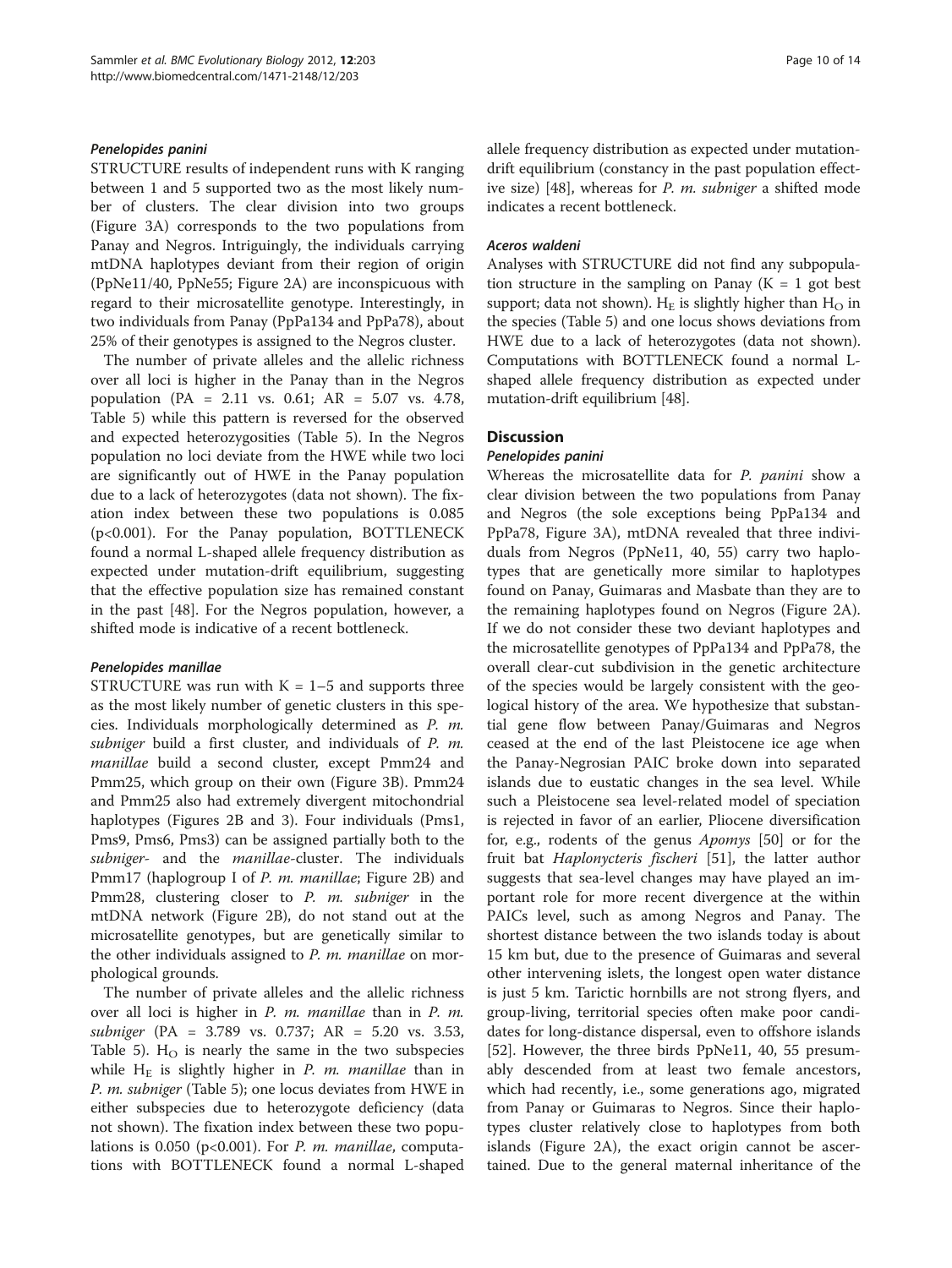mtDNA in vertebrates including birds (although, in rare occasions, paternal leakage has been found [[53\]](#page-13-0)), the haplotypes of these putative immigrants had persisted in the Negros population (Figure [2A\)](#page-6-0), while most of their Panay/Guimaras ancestry has vanished at the microsatellite level due to the bi-parental inheritance of these markers (Figure [3A](#page-8-0)).

In the last 100 years, both Panay and Negros suffered from severe deforestation; Guimaras became completely denuded [[11,14\]](#page-13-0). This complete deforestation might have forced birds from Guimaras to abandon the island and to seek still extant forested areas on Negros and Panay. These islands would then still host a (partial) mitochondrial heritage of Guimaras, although the maternal lineages carried by all  $19<sup>th</sup>$  century Guimaras museum specimens could not be found in our sampling. These Guimaras lineages have probably gone extinct. However, in this regard, a Guimaras origin of PpNe11/40, 55 seems the most plausible.

Today, the shortest distance between the remaining forest patches of Panay and Negros is about 100 km, a barrier that has become increasingly difficult for forest species to cross. As a consequence, we assume that gene flow between the two areas is currently strongly reduced or completely interrupted. The clear subdivision in the microsatellite data (Figure [3A\)](#page-8-0) supports this hypothesis, the sole exceptions being PpPa134 and PpPa78.

Interestingly, for another forest bird species, the Philippine bulbul Hypsipetes philippinus, despite a small sample size of only three individuals from Negros, mtDNA suggested multiple independent colonization events for this island and a lack of a direct link between populations from Panay and Negros [[30](#page-13-0)]. These authors, however, did not analyze any nuclear marker. A similar situation, again based only on mtDNA, was found for four out of the five passerine species studied by Jones and Kennedy [[7,](#page-12-0)[29\]](#page-13-0). However, in a fifth species, the Island Verditer-Flycatcher Eumyias panayensis, the populations of Negros and Panay are clearly separated and form sister clades [\[7](#page-12-0)]. Generally, dispersal across islands appears much more infrequent in our hornbill species than in the more vagile passerines.

Whereas the population of P. panini on Panay shows no indication of a recent bottleneck, the one on Negros does. This comes along with lower values of genetic diversity in the Negros population (Table [5](#page-7-0)). Negros retained half of the forest cover of Panay (4% vs. 8%) [[11\]](#page-13-0); in addition, the forest cover on Panay (located mainly in the Central Panay Mountain Range) is almost continuous, while it is quite fragmented on Negros. We are aware that our sample size for this latter population is rather small for a precise estimate of its genetic diversity. We do not have access to 30 individuals, which is recommended for bottleneck analyses by Luikart et al.

[[54\]](#page-13-0). Small sample sizes are likely to miss alleles at low frequency [[55\]](#page-13-0) and might cause allele frequency distributions to resemble those of a bottlenecked population. Nonetheless, both our genetic analysis and the ecological factors are consistent with a declining and genetically depauperate population on Negros.

Interestingly, not only the historic museum specimens from Guimaras, but also the three from Masbate cluster close to the Panay haplotypes (Figure [2A\)](#page-6-0). The Negros population is thus the only one clearly separated from the other insular populations (except for three individuals: PpNe11, 40, 57). Unfortunately, we could not genotype the museum specimens at the microsatellite loci; mtDNA, however, suggests genetic connectedness among Guimaras, Panay and Masbate. In the case of Guimaras, this is not surprising; only a narrow water channel of about 2 km separates nowadays this island from Panay (Figure [1\)](#page-1-0). Obviously, this channel had not acted as such a strong geographic barrier as the sea between Panay/Guimaras and Negros. In the case of Masbate, it is noteworthy that the over water distance between Panay and Masbate is at least 35 km and thus longer than that between Negros and Panay. We hypothesize that the small islets lying in a row between Panay and Masbate could have acted as stepping stones facilitating dispersal.

Similarly to what was found for the Guimaras specimens, the Masbate specimens also carry unique haplotypes. Thus, Masbate also hosts an independent (yet closely related to Panay) lineage, which still survives with a few last individuals [\[19,22](#page-13-0)] or might have already got lost, if the population went extinct since the last census.

## Penelopides manillae

Both mtDNA and microsatellites indicate a separation between the two recognized subspecies P. m. manillae and P. m. subniger. However, divergence within one subspecies (manillae) is comparable to divergence between them (see Figure [2B](#page-6-0) and Table [5](#page-7-0)). In the haplotype network (Figure [2B](#page-6-0)), Pmm28 is an outlier. Although morphologically assigned to P. m. manillae, it clusters within the *P. m. subniger* haplogroup. The microsatellite profile of Pmm28 (coefficient of membership to manillae of about 90%; Figure [3B](#page-8-0)) indicates that this bird descends from a female ancestor that migrated from Polillo to Luzon generations ago.

Haplogroup I in the network (Figure [2B\)](#page-6-0) is formed by Pmm17 and four museum specimens. Two of these museum specimens (ZMB 2000.22208, ZMB 32616) are labeled "Culion", an island north of Palawan. For lack of any historical evidence for an occurrence of P. manillae on Palawan and its satellite islands, which, biogeographically, even do not belong to the Philippines, but to Borneo [[4\]](#page-12-0), we cannot rule out the possibility of these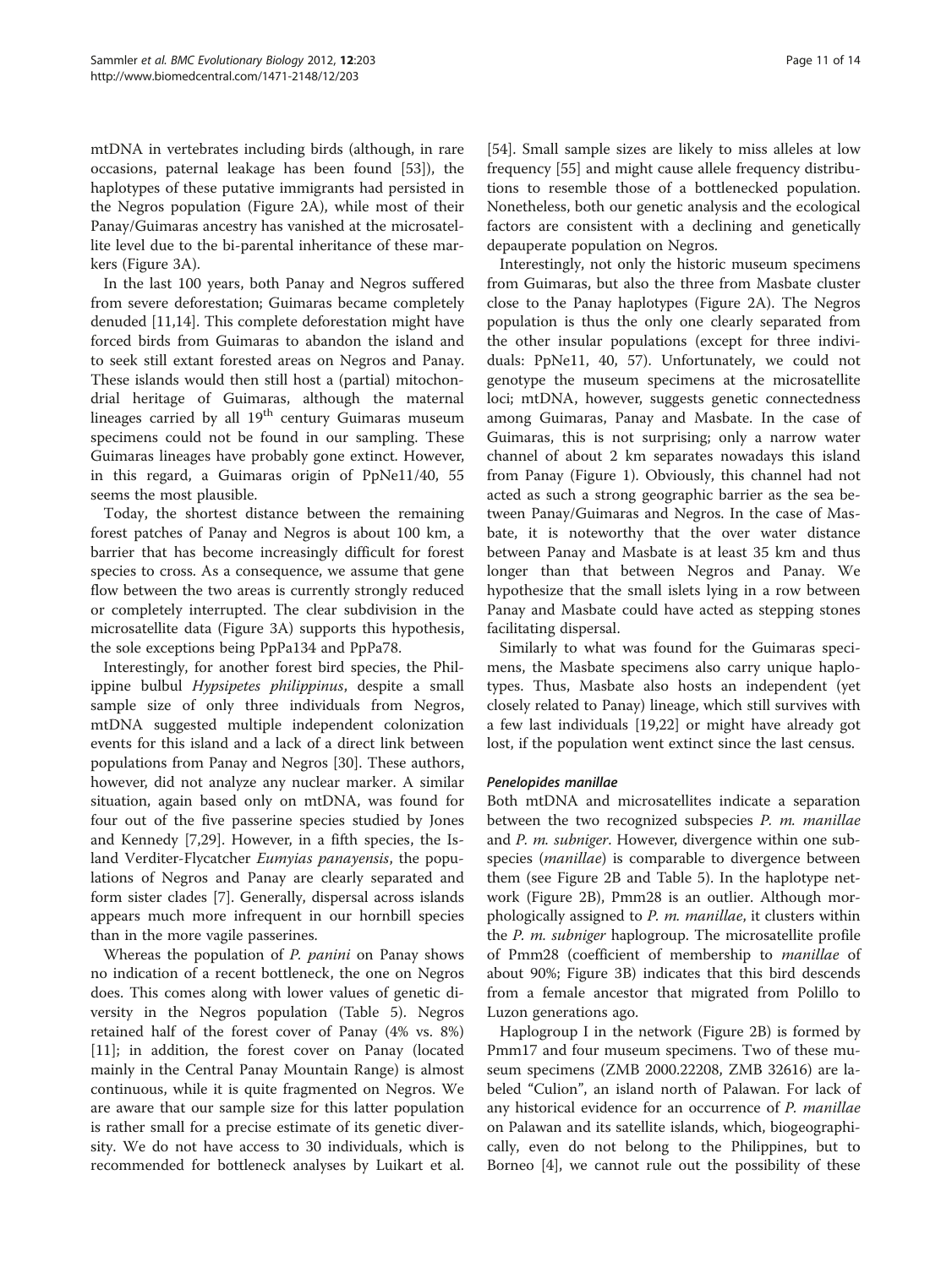specimens having been transferred to Culion by humans. The correct geographic origin of these two individuals is thus considered uncertain. The other two (ZMB 9641, ZMB 21772) come from or around Manila. Two further museum specimens coming also from the Manila area (ZMB 21774, ZMB 2000.22207) cluster in haplogroup II. This implies that in the Manila area two divergent mitochondrial lineages coexist. Such a subdivision is not evident at the microsatellite level, though (Figure [3B\)](#page-8-0). We cannot rule out the possibility that these results might be biased by our relatively small sample size that could have resulted in missing potentially extant intermediate haplotypes. On the other hand, given the strikingly contrasting pattern yielded by microsatellites, we tend to favor a scenario where two distinct mitochondrial lineages have coexisted for an extended period of time, either because of ancient larger population size or originating from two formerly separated populations within Luzon which later met and merged in the area around Manila.

In contrast, haplogroup III (Pmm24/25) stands out in both the mitochondrial and nuclear data sets, suggesting the occurrence of a further distinct genetic lineage on Luzon. P. manillae has a very wide distribution. Although encompassing islands such as Marinduque and Catanduanes which are as far away from the main island of Luzon as the Polillo Islands are, no further subspecies for those islands have been identified morphologically. Our data show that the lineage represented in our sampling by Pmm24/25 is genetically differentiated from both P. m. manillae (to which it was assigned in the first place) and P. m. subniger. More importantly, it is as distant from P. m. manillae as the latter subspecies is from P. m. subniger. While the instances of deviant mt haplotypes with inconspicuous microsatellite genotypes are indicative of historical gene flow (see above), the microsatellite genotypic compositions of Pms1, Pms9, Pms6, Pms3 might suggest ongoing gene flow, as these specimens presumably represent direct hybrids between a P. m. subniger female (inferred from the mtDNA type) and a P. m. manillae male. Although these samples originate from a non-breeding facility, we cannot exclude with certainty that these hybrids have been produced in captivity [\[25](#page-13-0)], such that our inference about naturally occurring gene flow and hybridization should be considered preliminary.

Apart from these hybrids, we hypothesize that P. m. manillae and P. m. subniger became separated when the sea level rose at the end of the Pleistocene and the Polillo Islands became disconnected from the main island of Luzon. While these islands were land-bridge connected to southern rather than central Luzon [\[2](#page-12-0)], they are nowadays about 20 km away from central Luzon. In spite of deforestation on Luzon, the coastline facing the Polillo Islands is still afforested, and migration between the islands would be still possible. Although tarictic hornbills are not renowned for long-distance dispersal, even to nearby offshore islands [[52\]](#page-13-0), migration events become the more likely, the more the pressure on the Polillo and Patnanungan populations increases due to logging, mining, and conversion of primary forest into coconut plantations [\[28\]](#page-13-0). Thus, gene flow might have been directed from the small Polillo Islands to the large island of Luzon by individuals attempting to escape the increasing human pressure. Such a scenario would explain the observed phylogeographic pattern; this, in turn, would be at odds with the theory of island biogeography that presumes large islands to serve as source for dispersal towards smaller islands [[56,57\]](#page-13-0).

The small population size of P. m. subniger as compared to that of P. m. manillae might be the result of the small size of the Polillo Islands combined with the loss of adequate habitat. This would explain the inferred recent bottleneck and the low values of genetic diversity of P. m. subniger (Table [5](#page-7-0)). Again, it should not be overlooked that our sample size for the subspecies is rather small.

## Aceros waldeni

In the haplotype network (Figure [2C\)](#page-6-0), all three haplotypes of the five individuals from Guimaras cluster among the Panay haplotypes. Unfortunately, we do not have microsatellite data for these museum specimens; however, mtDNA (Table [5](#page-7-0)) suggests a certain degree of genetic connectedness between these two islands. The water channel between Guimaras and Panay is nowadays about 2 km wide and obviously did not act as an insurmountable barrier to gene flow. Between these two populations of A. waldeni, we did not find any major phylogeographic break. Nevertheless, each of the three haplotypes is unique. Thus, this island hosted independent (yet closely related) mitochondrial variants that probably got lost when the population went extinct.

However, despite having analyzed only a single museum specimen from Negros (BMNH 1897.5.13.471), similar to what was observed in *P. panini*, this individual indicates a separation between the Negros and the Panay/Guimaras population (Figure [2C\)](#page-6-0). The same processes described for *P. panini* above may thus also have had an impact on A. *waldeni*. The Negros population is believed to be extinct or nearly so, as no recent sightings have been reported [EC pers. obs.]. Thus, this differentiated mitochondrial lineage has already gone extinct or is at least threatened with extinction, if any remaining hornbills are still alive.

## Conclusions

P. manillae is genetically more structured at the mtDNA level than P. panini. The latter is undergoing a very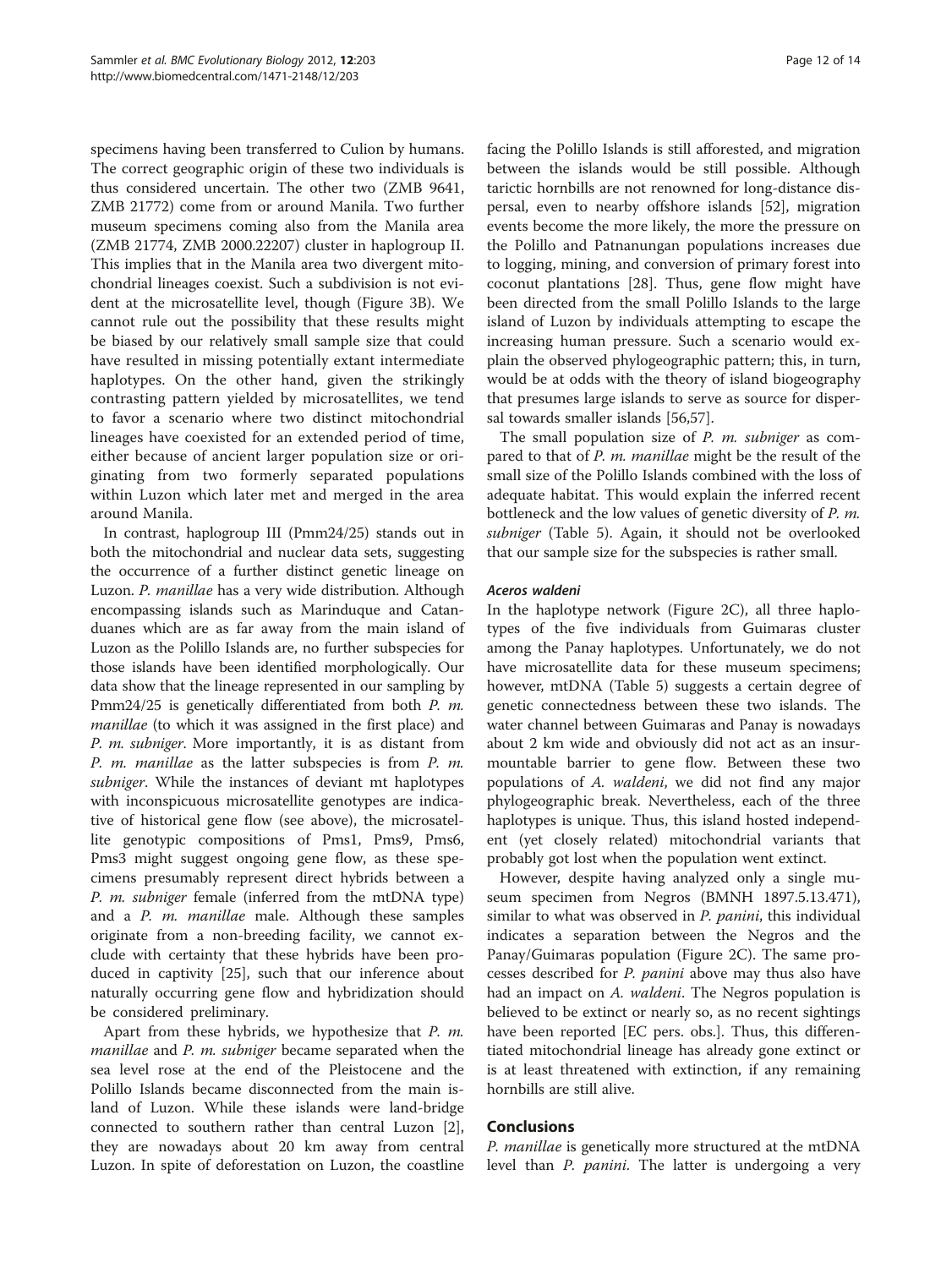<span id="page-12-0"></span>rapid continuing decline, associated with genetic depletion. Appreciable populations survived only on Panay and Negros. These two populations are genetically differentiated, as are those extinct or almost extinct from Guimaras and Masbate. This means, at least in the case of Guimaras, that part of the original genetic diversity of the species has already got lost.

At the microsatellite level, we found evidences of a recent bottleneck for P. panini from Negros, but also for P. m. subniger (Polillo Islands). While the latter population might be small in size because the islands it colonizes are also small, Negros is a large island and its population shrank solely because of loss of adequate habitat.

For A. leucocephalus, our data suggest that this species is (or was) genetically highly structured. A. waldeni has very rapidly decreased in number [[12](#page-13-0)]. It survives with a substantial population size only on Panay, i.e., in the forest of the Central Panay Mountain Range [[23](#page-13-0)]. A. waldeni generally exhibits lower genetic diversity values, both at microsatellites and mtDNA, than its less endangered sister species A. leucocephalus. Nevertheless, no sign for a recent bottleneck was found for A. waldeni. For the extinct population on Guimaras we could show that an independent (yet closely related) lineage probably has already got lost. From what we found in *P. panini*, we are inclined to hypothesize that the extinct or almost extinct population of A. waldeni on Negros is most likely genetically differentiated from that still extant on Panay. This hypothesis is further supported by the mt haplotype of the single museum specimen from Negros.

To sum up, the populations of the analyzed hornbill species are generally structured by the geological history of the area, although we found a few indications for across-island dispersal. By comparing patterns of genetic divergence and variability in both endangered Visayan hornbills species to that of their (less endangered) sister taxa, we revealed lower genetic diversity associated with their dramatic population decline and the extinction of genetically differentiated populations. Conservation efforts maintaining the surviving wild birds of virtually extinct populations are therefore particularly important, as well as the preservation of their genetic potential in captivity. This applies especially to the potentially still existing populations of A. waldeni on Negros and P. panini on Masbate.

## Additional file

[Additional file 1:](http://www.biomedcentral.com/content/supplementary/1471-2148-12-203-S1.doc) Note on the museum label of ZMB 21773.

#### Competing interests

The authors declare that they have no competing interests.

#### Authors' contributions

SS designed the study, conducted most of the lab work, carried out the sequence alignments, performed most of the genetic analyses, and drafted the manuscript.

VK participated in the discussion of results, performed part of the population genetics analyses and the phylogenetic analyses for the online supplement, wrote the corresponding text parts, and critically revised the manuscript. KH and UK performed part of the lab work. EC organized most of the sampling, participated in designing the study, and revised the manuscript. RT supervised and participated in designing the study, participated in the discussion of results, and critically revised the manuscript. All authors read and approved the final manuscript.

#### Acknowledgements

We greatly thank Dr Enrique Sanchez for taking most of the blood samples and Martin Berg for collecting feathers from nest holes on Panay. The following people kindly provided access to captive hornbills: Lucia L. Lastimoza from Mari-it Wildlife Conservation Park, Lambunao, Iloilo; Antonio M. de Dios from Birds International, Inc., Quezon City; Roberto P. Puentespina from Malagos Garden Resort, Davao City; Joaquin Gaw from Avilon Montalban Zoological Park, Rizal; Gerardo Ledesma from the Bacolod City Biodiversity Conservation Center of the Negros Forest and Ecological Foundation, Inc., Bacolod City; and José Bouffard from Ecological Park, Dumaguete. The Protected Area and Wildlife Bureau of the DENR (Director Dr Mundita Lim) certificated collecting, transport and export permits for blood and feather samples. CITES permits were obtained from Bundesamt für Naturschutz. Dr Sylke Frahnert, Museum für Naturkunde, Berlin, and Mark Adams, The Natural History Museum, Tring, provided DNA samples of museum specimens; Juan Carlos Gonzales supplied DNA isolates of three further specimens from The Natural History Museum, Tring. Dr Frank Steinheimer took the photograph of ZMB 21773. The Studienstiftung des Deutschen Volkes supported Svenja Sammler with a dissertation grant. Additional funds were provided by the University of Potsdam. This is publication no 88 of the Panay Eco-Social Conservation Project (PanayCon).

#### Author details

<sup>1</sup>Institute for Biology and Biochemistry, Unit of Evolutionary Biology/ Systematic Zoology, University of Potsdam, Karl-Liebknecht-Str. 24-25, Haus 26, 14476 Potsdam, Germany. <sup>2</sup> Department of Biology and Biotechnology "C Darwin", University of Rome "La Sapienza", V.le dell'Universita' 32, 00185 Rome, Italy. <sup>3</sup>Ruhr-University Bochum, Faculty of Biology and Biotechnology, Conservation Biology Unit, Universitätsstr. 150, 44801 Bochum, Germany.

#### Received: 2 July 2012 Accepted: 2 October 2012 Published: 12 October 2012

#### References

- 1. Hall R: Cenozoic geological and plate tectonic evolution of SE Asia and the SW Pacific: computer-based reconstructions, model, and animations. J Asian Earth Sci 2002, 20:353–431.
- 2. Heaney LR: Systematics of oriental pygmy squirrels of the genera Exilisciurus and Nannosciurus (Mammalia: Sciuridae). In Miscellaneous Publications Museum of Zoology, University of Michigan no. 170. Edited by Miller RR, Catterall MJ. Ann Arbor: University of Michigan; 1985:i-iv. 1-58.
- 3. Heaney LR: Zoogeographic evidence for middle and late Pleistocene land bridges to the Philippine Islands. Mod Quat Res Southeast Asia 1985, 9:127–143.
- 4. Heaney LR: Biogeography of mammals in SE Asia: estimates of rates of colonization, extinction, and speciation. Biol J Linn Soc 1986, 28:127-165.
- Brown RM, Diesmos A: Application of lineage-based species concepts to oceanic island frog populations: the effects of differing taxonomic philosophies on the estimation of Philippine biodiversity. Silliman J 2001, 42(1):133–162.
- 6. Evans BJ, Brown RM, McGuire JA, Supriatna J, Andayani N, Diesmos A, Iskandar D, Melnick DJ, Cannatella DC: Phylogenetics of fanged frogs: testing biogeographical hypotheses at the interface of the Asian and Australian faunal zones. Syst Biol 2003, 52(6):794–819.
- 7. Jones AW, Kennedy RS: Evolution in a tropical archipelago: comparative phylogeography of Philippine fauna and flora reveals complex patterns of colonization and diversification. Biol J Linn Soc 2008, 95:620–639.
- 8. Oliver WLR, Heaney LR: Biodiversity and conservation in the Philippines. Int Zoo News 1996, 43:329–337.
- 9. Oliveros CH, Moyle RG: Origin and diversification of Philippine bulbuls. Mol Phylogen Evol 2010, 54:822–832.
- 10. Myers N, Mittermeier RA, Mittermeier CG, da Fonseca GAB, Kent J: Biodiversity hotspots for conservation priorities. Nature 2000, 403:853–858.